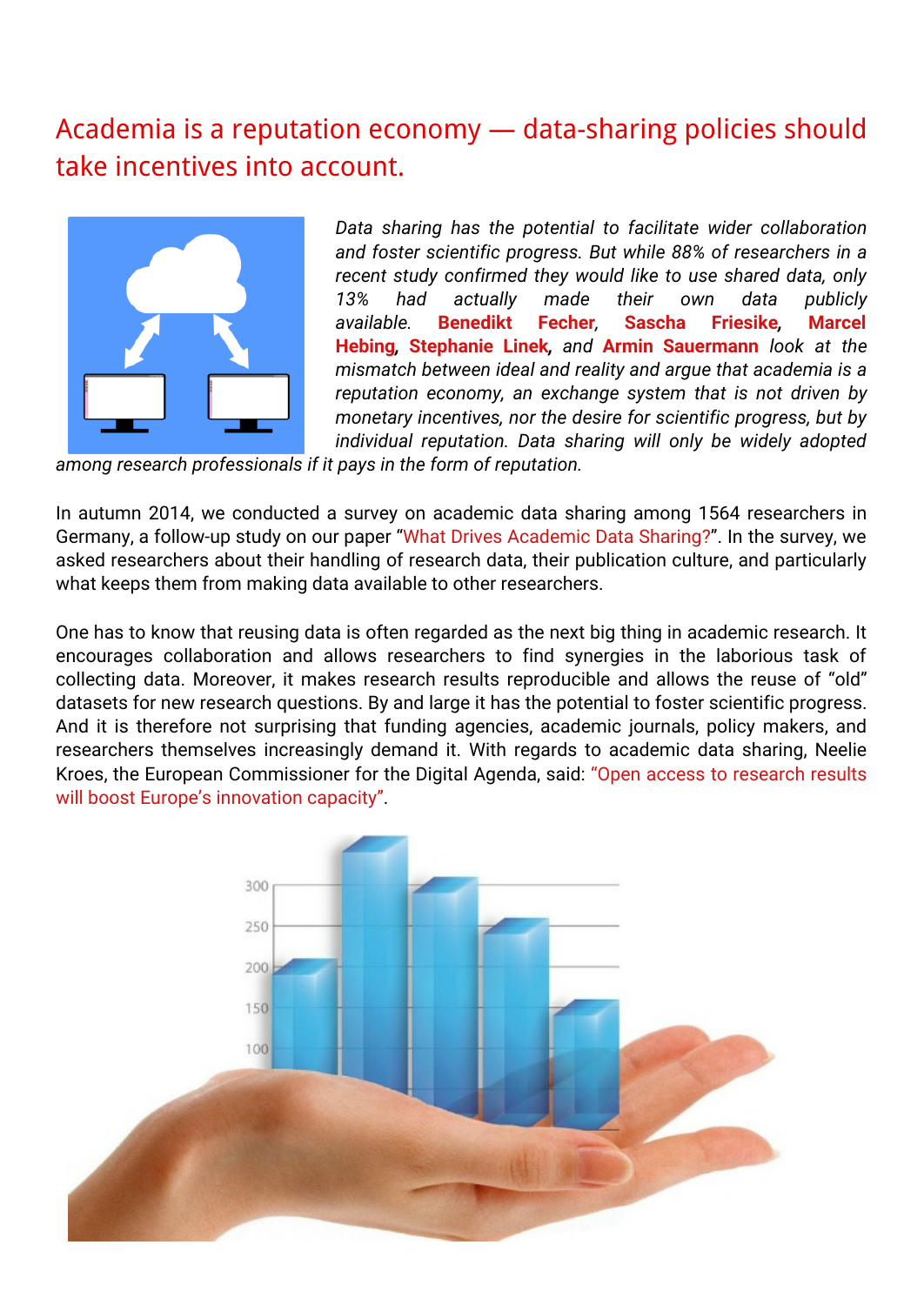## Image credit: [Noyster2](http://pixabay.com/en/graph-hand-chart-business-isolated-249937/) Pixabay Public Domain

To some extent however, open access to research data resembles the electric car that everyone likes in theory but nobody drives. In our survey, only 13% of the researchers have made data available publicly. 37% of the respondents said that it is uncommon to share data in their community. At the same time, 88% would like to use shared data for their own research. The results bring out quite clearly the mismatch between the aspirations and the empirical reality. The bitter truth about open access to research data is that everyone likes the idea but not many follow it through.

Last week, we published the first article based on the results of our survey. Our main argument is that academia is a reputation economy, an exchange system that is not driven by monetary incentives, nor the desire for scientific progress, but by individual reputation. Reputation is expressed in (high ranked journal) publications whereas sharing data receives not enough formal recognition. In our view, data sharing will only be widely adopted among research professionals if it pays in the form of reputation. Policy measures that intend to foster research collaboration need to understand this aspect of academia. Successful measures must ascribe more value to intermediate products, such as research data, than it is the case now.

*The article can be found on SSRN [here.](http://papers.ssrn.com/sol3/papers.cfm?abstract_id=2568693) The questionnaire can be found on our Github Page [here.](http://www.da-ra.de/dara/study/web_show?res_id=427364&lang=en&mdlang=en&detail=true)*

Note: This article gives the views of the author, and not the position of the Impact of Social Science *blog, nor of the London School of Economics. Please review our [Comments](http://blogs.lse.ac.uk/impactofsocialsciences/about-the-blog/comments-policy/) Policy if you have any concerns on posting a comment below.*

## **About the Authors**

**Benedikt Fecher** of the German Institute for Economic Research (DIW Berlin), is a doctoral researcher at the Humboldt Institute for Internet and Society. The focus of his dissertation is the participation in Open Science Projects.

**Dr. Sascha Friesike** is a Postdoc at the Humboldt Insitute for Internet and Society in the research area internet-enabled innovation. He holds a PhD in Technology and Innovation Management from the University of St. Gallen. Before he studied engineering economics at the TU Berlin.

**Marcel Hebing** works at the research data centre of the German Institute for Economic Research in Berlin. [\(http://www.diw.de/sixcms/detail.php?id=diw\\_01.c.367882.de&sprache=de](http://www.diw.de/sixcms/detail.php?id=diw_01.c.367882.de&sprache=de))

**Stephanie Linek** is a researcher at the German National Library of Economics in Kiel, specializing on Science 2.0 and media psychology (http://zbw.eu/en/about-us/key[activities/usability/stephanie-linek/\)](http://zbw.eu/en/about-us/key-activities/usability/stephanie-linek/)

**Armin Sauermann** is a research assistant for Open Science at the Humboldt Institute for Internet and Society in Berlin